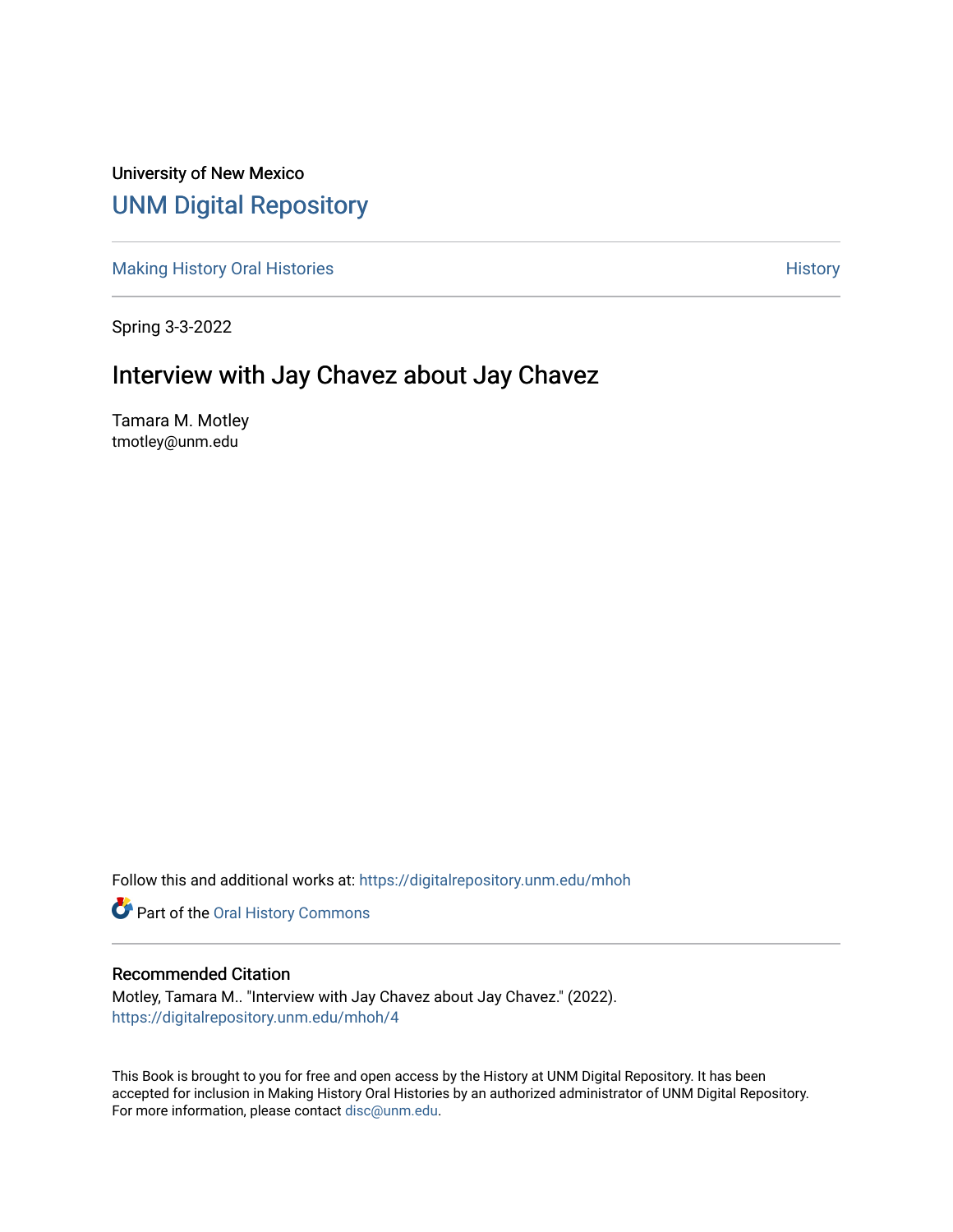Interview with: Jay Chavez March 8, 2022 Interviewed and transcribed by: Tamara Motley In person at UNM

Key words: Siblings, Music, Friends

Tamara: My name is Tamara Motley, I'm here today on March  $3<sup>d</sup>$ , 2022, with Jay Chavez here in the UNM, university, whatever room we're in. So yeah, if you could state your full name, age, your major and where you're from.

Jay: Of course, I am Jay Chavez, I'm a biology major, from Albuquerque, New Mexico. Did I get them all? I don't remember… is there another one?

Tamara: Age.

Jay: Age, I am 20 years old.

Tamara: Awesome. And then how many siblings do you have if any?

Jay: I have one sibling that I grew up with, but I also have another sibling that I'm not too familiar with. (hahaha)

Tamara: Are they older or younger?

Jay: Both of them are older, my older brother or the one that I've lived with is an older brother. He's about 7 years older than me and then my (1:00), the other sibling is about 8 months older than me.

Tamara: Oh wow.

Jay: Yeah so, I'm the baby.

Tamara: (laughs) And then what are some of your interest/hobbies if you have any? Jay: (thinking) I do enjoy almost anything with technology really. Playing games being on computers, stuff like that. I like listening to music a lot, and sometimes if I'm feeling creative enough I even can kind of produce my own music, doesn't always go that great (chuckles) but I try. I listen to a lot of producers and try to kind of make my own music.

Tamara: That's awesome! Do you have a favorite producer?

Jay: I do right now, his name is the Alchemist.

Tamara: I know the Alchemist! He's amazing.

Jay: He's ridiculous. I love the stuff that he makes.

Tamara: It's insane yeah. And then my one serious kind of question, (2:00) how do you want people to perceive you, and do you think they actually do in the way you want?

Jay: I'd say that I just want people to perceive me as (pause) consistent and dependable I'd say. And I kind of, I work pretty hard to try to hopefully make other people feel that way about me. But (pause) that is a tough one, you're right. I think that right now, just amongst my friends and stuff and people that I kind of network, that I would say that I would like to think that they perceive me as such.

Tamara: That's awesome. So, we are approaching our time limit, is there anything else you would like to say about any of the questions we talked about today?

Jay: (3:00) No, I think it was a good interview.

Tamara: Awesome. Thank you very much for the interview and your time.

Jay: you're very welcome. [End 3:05]